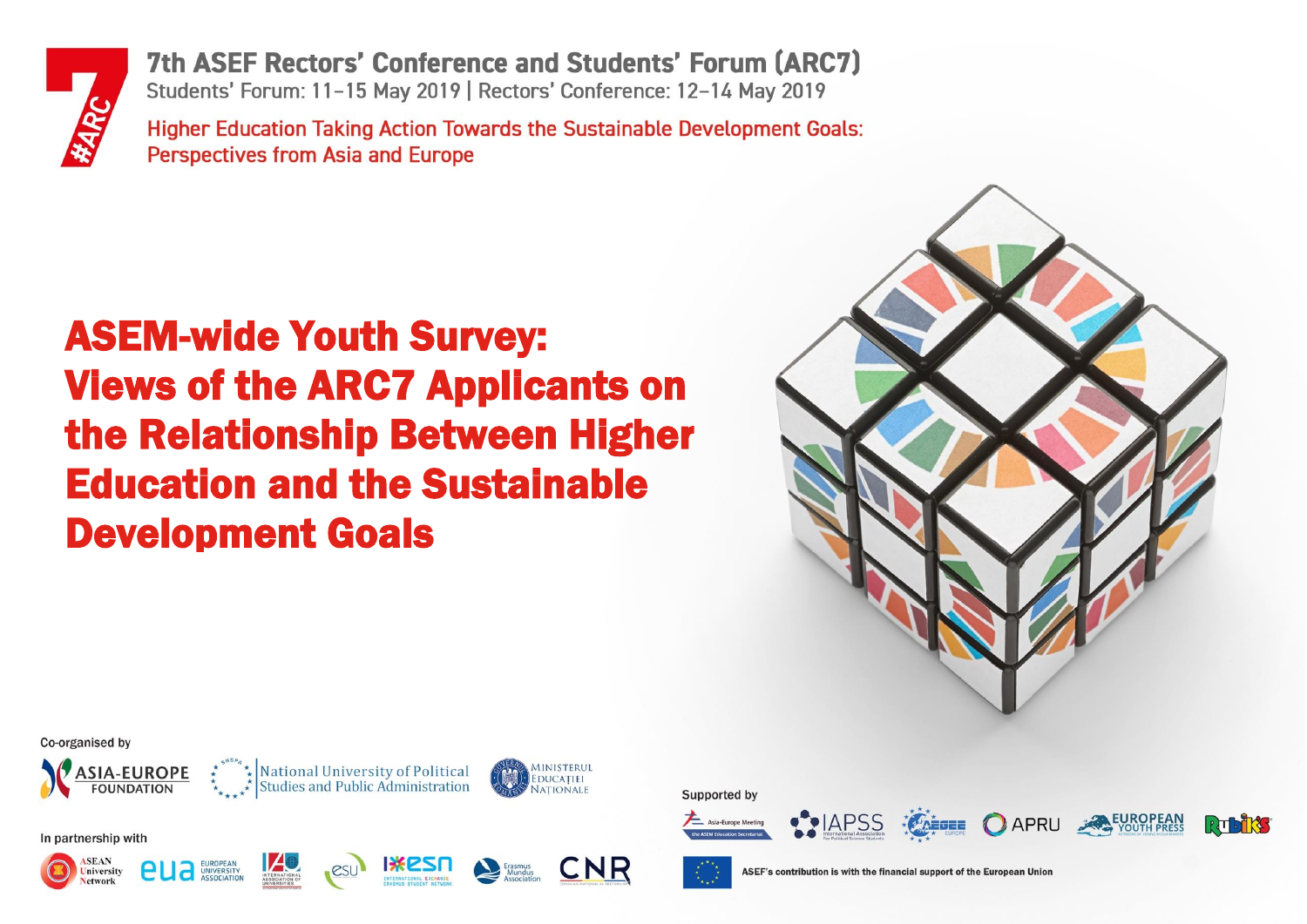

7th ASEF Rectors' Conference & Students' Forum (ARC7) 2019, Bucharest, Romania "Higher Education Taking Action Towards the Sustainable Development Goals: Perspectives from Asia and Europe Students' Forum: 11-15 May 2019 | Rectors' Conference: 12-14 May 2019

## ASEM-wide Youth Survey: Views of the ARC7 Applicants on the Relationship Between Higher Education and the Sustainable Development Goals

## Table of Content

| <b>PROFILE OF SURVEY PARTICIPANTS</b> |   |
|---------------------------------------|---|
| <b>VIEWS ON UNIVERSITY GOVERNANCE</b> |   |
| <b>ORGANISERS OF THE ARCT</b>         | u |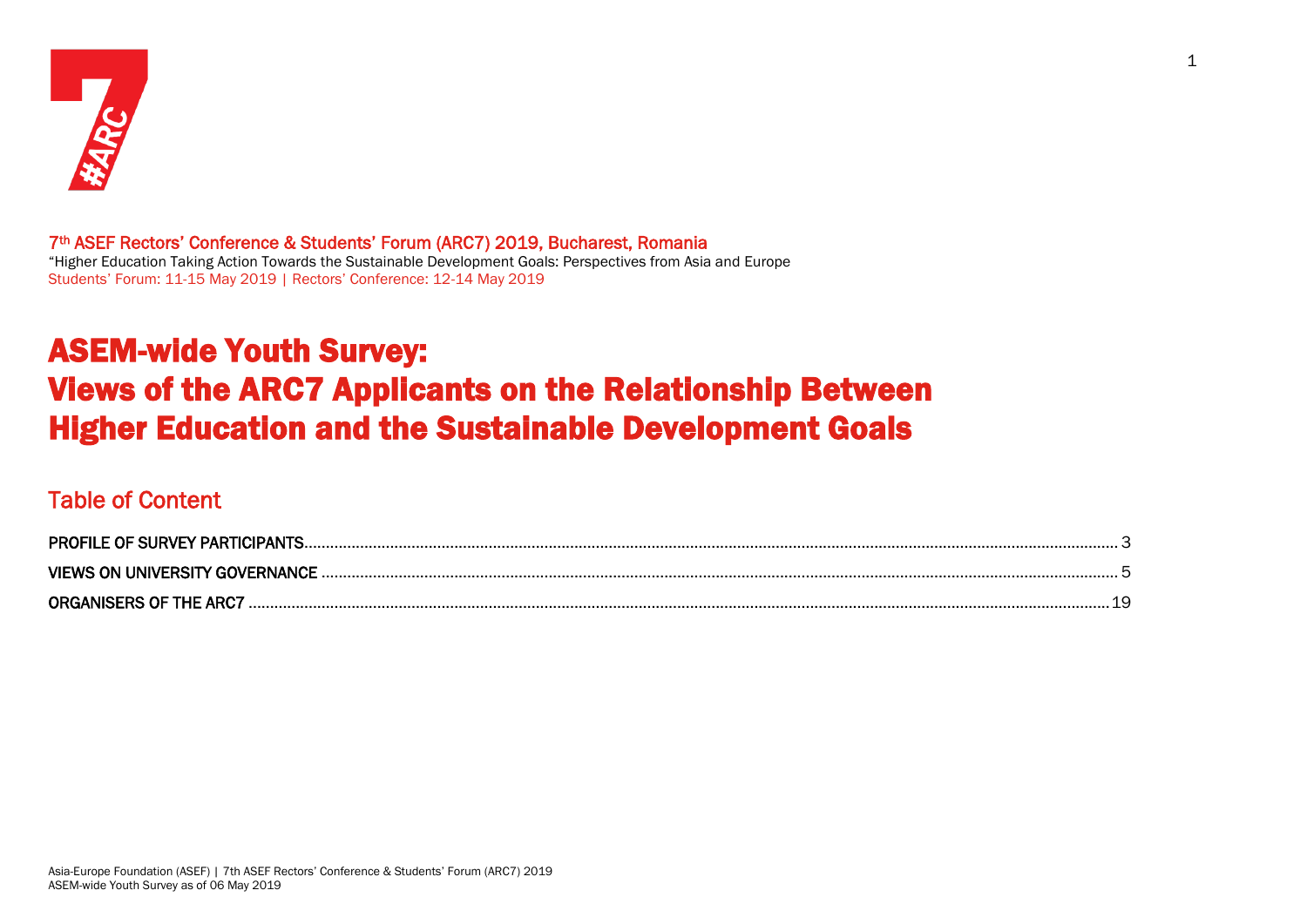## ABOUT the ARC Series 2

The ASEF Rectors' Conference and Students' Forum (ARC) is the only bi-regional multi-stakeholder dialogue platform for university and student leaders, policy makers, and business representatives to discuss higher education challenges of mutual concern in Asia and Europe.

ARC is recognised as the Official Dialogue Partner of the ASEM Education Ministers Meeting (ASEM ME). Its results, including policy recommendations and research, feed into the preparation of ASEM MEs, which ARC rectors and student representatives are invited to attend. Moreover, ARC is contributing to the 17 Sustainable Development Goals, and it is one of the initial commitments to the Global Action Programme (GAP) on Education for Sustainable Development (ESD).

ARC takes place on a biennial basis alternating between Asia and Europe. It addresses 3 areas in higher education: 1) quality and inclusive education, 2) university governance and 3) university-business partnerships

Over 296 universities from 51 Asian and European countries have been represented at the ARC conferences since 2008.

#### ABOUT ARC7

ARC7 offers a creative space for knowledge exchange on implementing a whole-of-institution approach on sustainable development, teaching the next generation of leaders and thinkers to act sustainably and ethically; conducting research that leads to positive change in our world; and engaging communities outside the walls of academia. The conference also explores how university and student leaders from Asia and Europe can work together towards "a future we want".

ARC7 explores how higher education can take action towards achieving the sustainable development goals on 3 different levels:

- Taking Action at Home SDGs as Core Pillars of University Governance
- Taking Action at Community Level SDGs as Drivers of University Social Impact
- Taking Action at International Level SDGs as a Catalyst to Reorient Internationalisation

#### ASEM-WIDE YOUTH SURVEY

The Open Call for Participation was launched across Asia and Europe for the month of November 2018. About 7000 students, young professionals and entrepreneurs between the ages of 18 and 30 applied to be part of the project.

As part of the Open Call, ASEF invited all applicants to join a survey to capture the views of ASEM youths on University Governance and the relationship between higher education and sustainable development goals. The survey results were analysed generally, as well as evaluated by comparing responses from Asia and Europe, male and female applicants.

This document highlights some survey results, in particular within those areas where significant differences in the responses were identified.

*Disclaimer: The survey results are meant to showcase general trends and might not necessarily follow strict empirical methodologies.*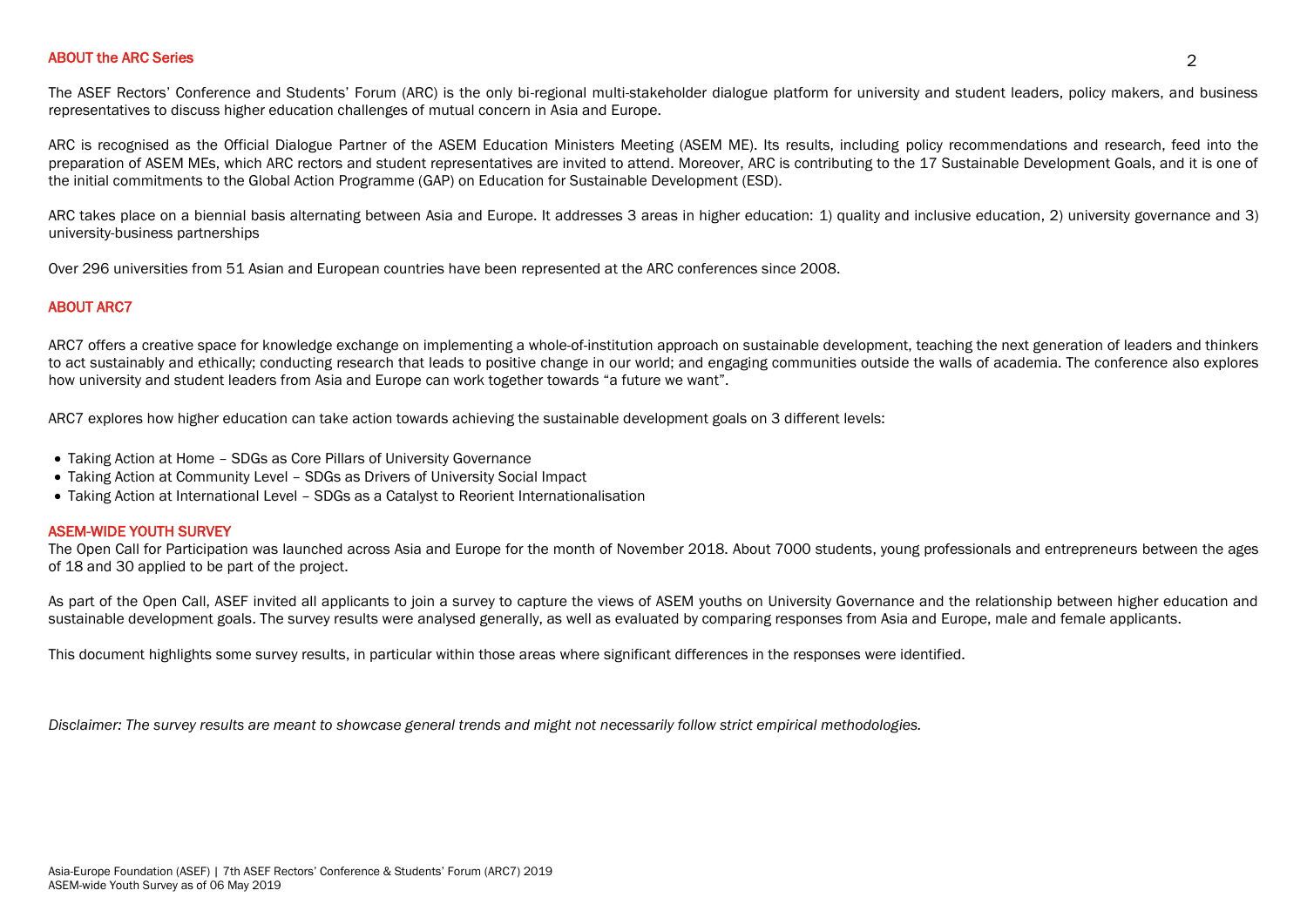#### <span id="page-3-0"></span>PROFILE OF SURVEY PARTICIPANTS



## 2. Country of Citizenship

| Asia   | Europe | Total |
|--------|--------|-------|
| 95.05% | 4.95%  | 100%  |

Overall, Asian countries in ASEM have a population of almost 4 billion people (representing 88% of ASEM's total population). The European ASEM countries have a population of slightly more than 520 million (representing 12% of ASEM's total population). According to 2016 population census and statistics of ASEM partners, the youth population (age 15-29) is about 24% of ASEM's total population, amounting to an estimate of 1.03 billion. Within the youth population, about 91% of them are from Asia. Countries such as China, India, Kazakhstan and Pakistan are experiencing a youth bulge, where they have the largest youth population in their own history.

Source: Eurostat 2016, ASEANstats 2016, United Nations Statistics Division, Respective Countries' Statistics Department. Official projections are used for Bangladesh and India.

## 3. Current Occupation

|        | Undergraduate (BA, BSc, etc.) Graduate (MA, MSc, MBA etc.) | Doctoral (PhD, etc.) | Diploma (Polytechnic etc.) | Total |
|--------|------------------------------------------------------------|----------------------|----------------------------|-------|
| 62.07% | 30.18%                                                     | 6.00%                | <b>1.75%</b>               | 100%  |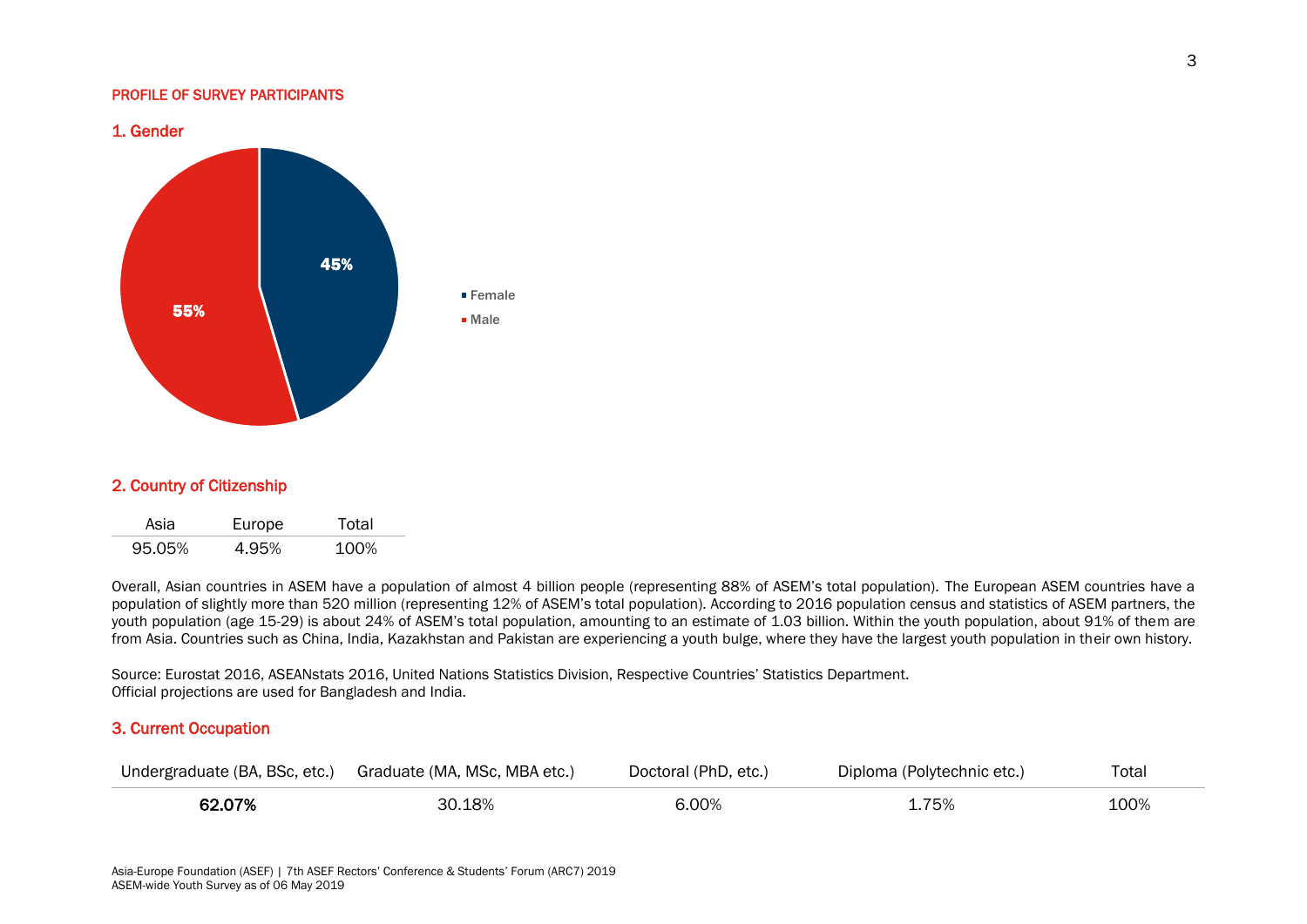## 4. Major Field of Work/Study

| Major Field of Work or Study                  | % of Respondents |
|-----------------------------------------------|------------------|
| <b>Humanities</b>                             | 8.87%            |
| <b>Social Sciences</b>                        | 22.79%           |
| Business Studies and/or Management Science    | 18.71%           |
| <b>Medical Sciences</b>                       | 6.45%            |
| Engineering and/or Technology                 | 22.78%           |
| Law                                           | 5.36%            |
| <b>Natural Sciences</b>                       | 10.31%           |
| <b>Communication and Information Sciences</b> | 4.73%            |
| Total                                         | 100%             |

## 5. Have you heard about the Asia-Europe Meeting (ASEM) before?

|        | -5 | `al          |
|--------|----|--------------|
| 50.66% |    | ገባረ<br>7 L L |

## 6. Have you heard about the Asia-Europe Foundation (ASEF) before?

<span id="page-4-0"></span>

|        | Y es   | ่า†ลI    |
|--------|--------|----------|
| 38.74% | 61.26% | 100 $\%$ |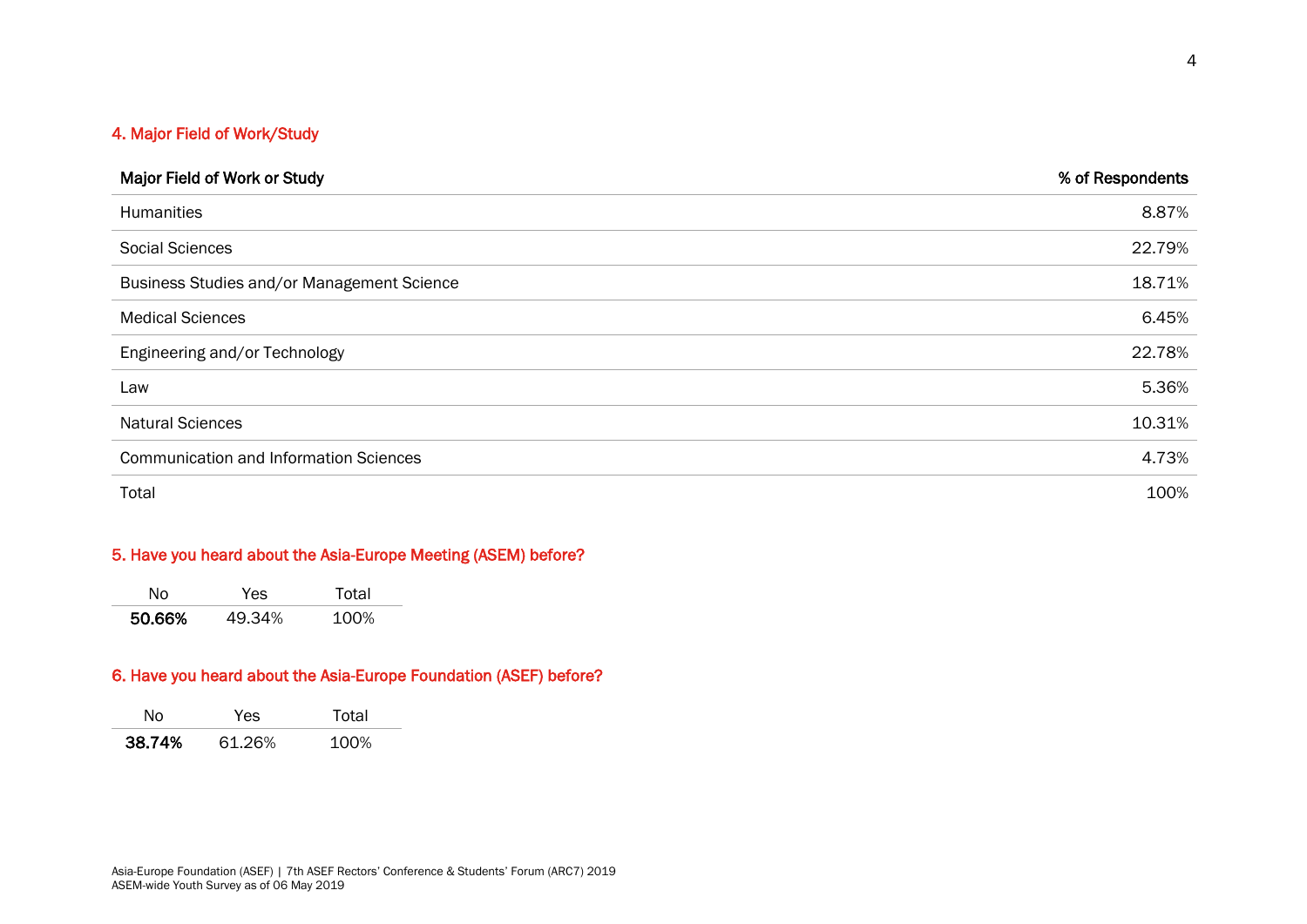## VIEWS ON UNIVERSITY GOVERNANCE

- 7. Share 3 words that come to your mind when you hear the term 'sustainable development'
	- Asian survey participants



• European survey participants

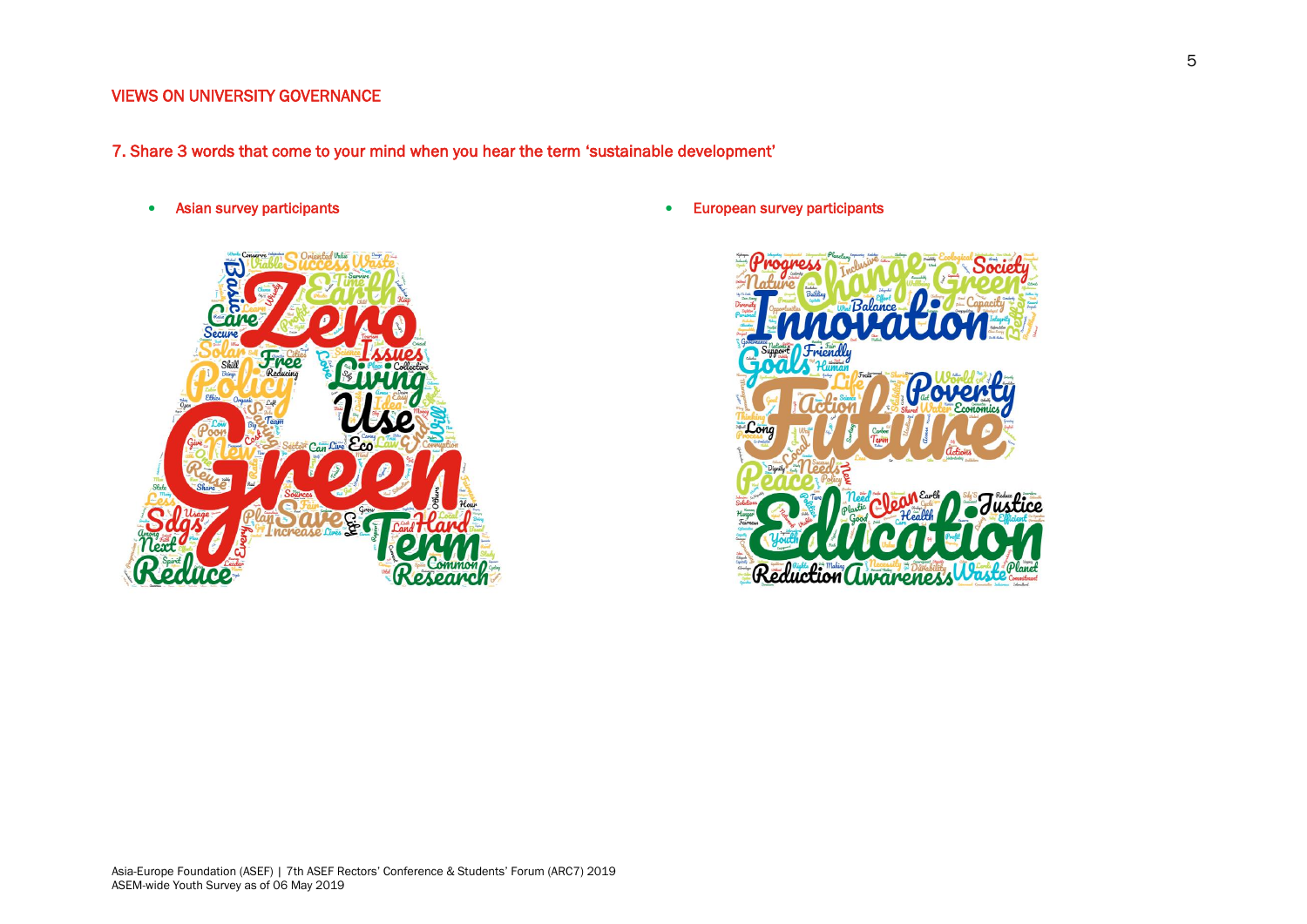## 8. I believe that Universities should focus on these Sustainable Development Goals, next to SDG4 on quality education:

*(Participants can select up to 3 goals which they believe are the most important)*

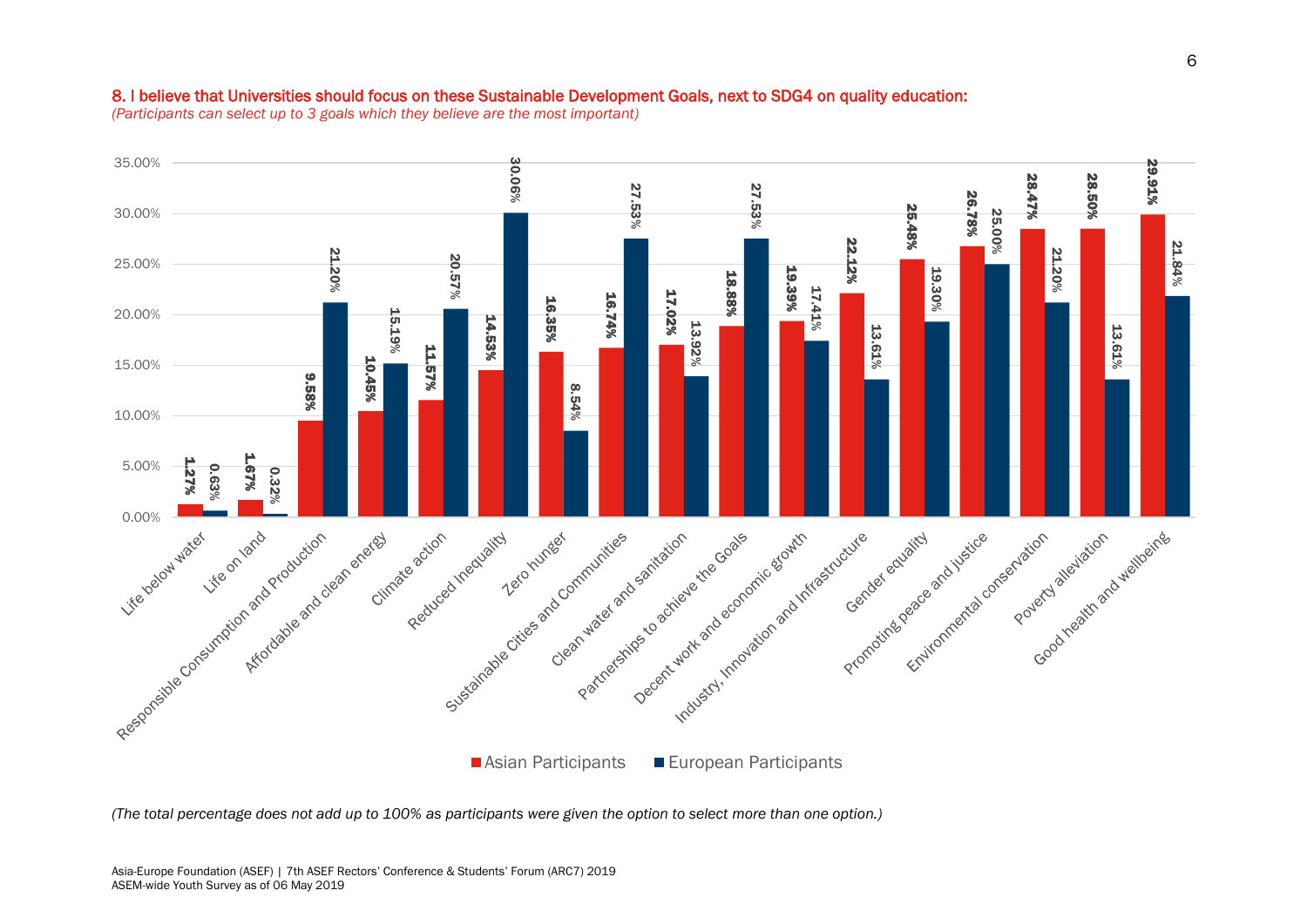|                                               | <b>ASIA</b> | <b>EUROPE</b> |
|-----------------------------------------------|-------------|---------------|
| Life below water                              | 1.27%       | 0.63%         |
| Life on land                                  | 1.67%       | 0.32%         |
| <b>Responsible Consumption and Production</b> | 9.58%       | 21.20%        |
| Affordable and clean energy                   | 10.45%      | 15.19%        |
| <b>Climate action</b>                         | 11.57%      | 20.57%        |
| <b>Reduced Inequality</b>                     | 14.53%      | 30.06%        |
| Zero hunger                                   | 16.35%      | 8.54%         |
| <b>Sustainable Cities and Communities</b>     | 16.74%      | 27.53%        |
| Clean water and sanitation                    | 17.02%      | 13.92%        |
| Partnerships to achieve the Goals             | 18.88%      | 27.53%        |
| Decent work and economic growth               | 19.39%      | 17.41%        |
| Industry, Innovation and Infrastructure       | 22.12%      | 13.61%        |
| <b>Gender equality</b>                        | 25.48%      | 19.30%        |
| Promoting peace and justice                   | 26.78%      | 25.00%        |
| <b>Environmental conservation</b>             | 28.47%      | 21.20%        |
| Poverty alleviation                           | 28.50%      | 13.61%        |
| Good health and wellbeing                     | 29.91%      | 21.84%        |

Generally, the top 3 focus of both Asian and European participants are different; they do not overlap. However, the differences do explain certain underlying issues in the respective continents. Where Asian participants think that one of the top focus should be on *Poverty Alleviation* (28.5%), only 13.61% of European Participants think so. On the other hand, where European participants believe that one of the top focus should be *Reduced Inequality* (30.06%), only 14.53% of Asian participants believe the same. This could perhaps be due more developing countries in Asia, where the priority could be breaking the poverty line rather than resource distribution and narrow inequality. This is also evident from how 16.35% of the Asian Participants picked Zero Hunger as an important focus compared to only 8.54% of European participants.

It is interesting that very few Asian and European participants think that the SDGs *Life Below Water* and *Life on Land* should be the focus of Universities. Both of these SDGs have the least votes.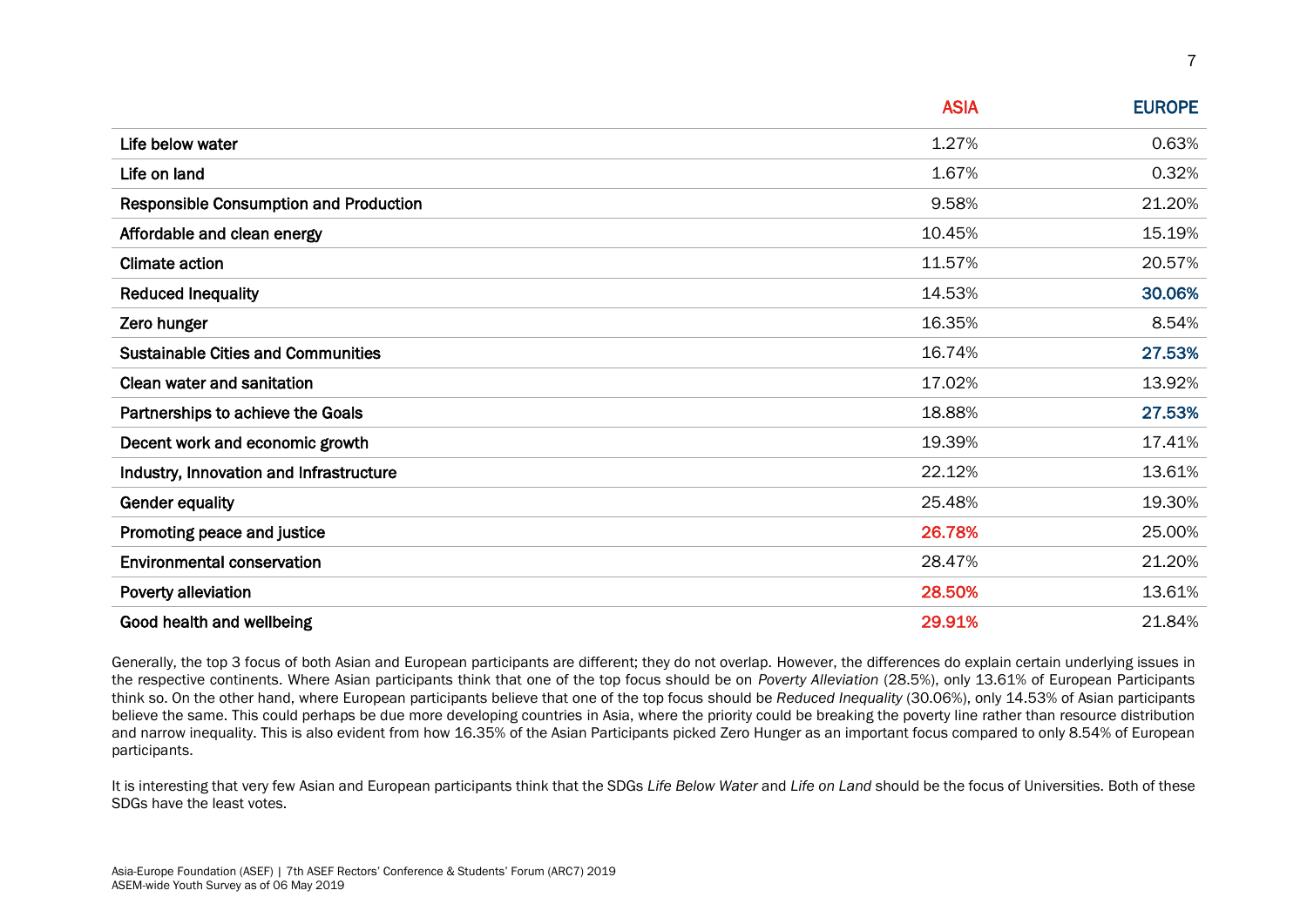

## 9. In my opinion, higher education can do the most to achieve the sustainable development goals by...

|                                       | <b>ASIA</b> | <b>EUROPE</b> |
|---------------------------------------|-------------|---------------|
| <b>Collaborating with communities</b> | 49.12%      | 53.96%        |
| Conducting applied research           | 18.27%      | 19.82%        |
| <b>Conducting basic research</b>      | 7.47%       | 2.44%         |
| Developing curriculum                 | 14.16%      | 11.28%        |
| Policy advocacy                       | 10.98%      | 12.50%        |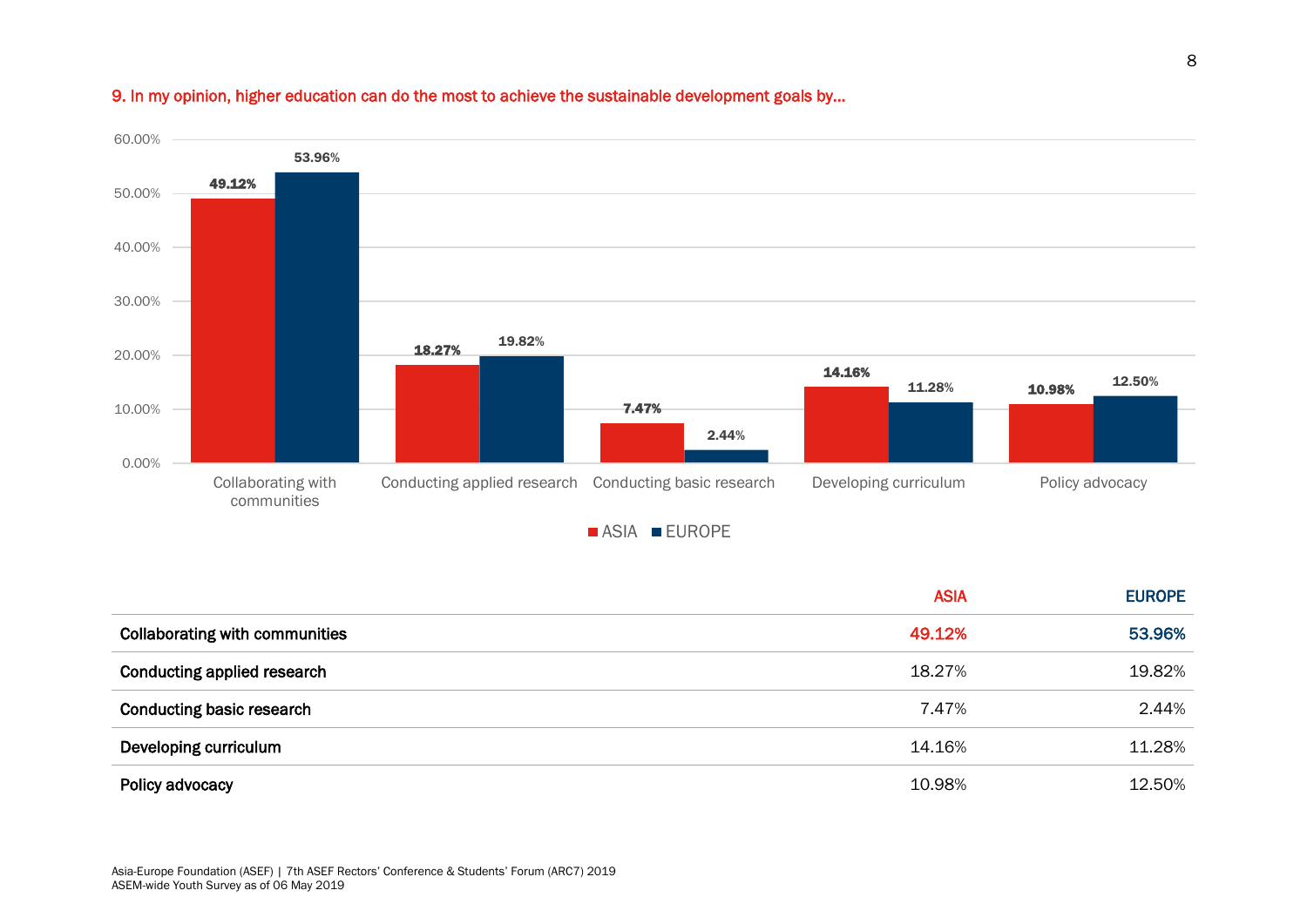### 10. I believe that Universities should work with this/these stakeholder the most in driving sustainable development:

*(Participants are allowed to select up to 3 stakeholders)*



|                             | <b>ASIA</b> | <b>EUROPE</b> |
|-----------------------------|-------------|---------------|
| Government                  | 77.81%      | 68.40%        |
| International organisations | 55.69%      | 51.23%        |
| Civil society organisations | 50.79%      | 53.68%        |
| <b>General population</b>   | 44.38%      | 43.56%        |
| <b>Businesses/Industry</b>  | 42.57%      | 50.00%        |
| <b>Other universities</b>   | 20.39%      | 24.54%        |

Generally, majority of Asian and European participants think that the Universities should work with the Government the most.

*(The total percentage does not add up to 100% as participants were given the option to select more than one option.)*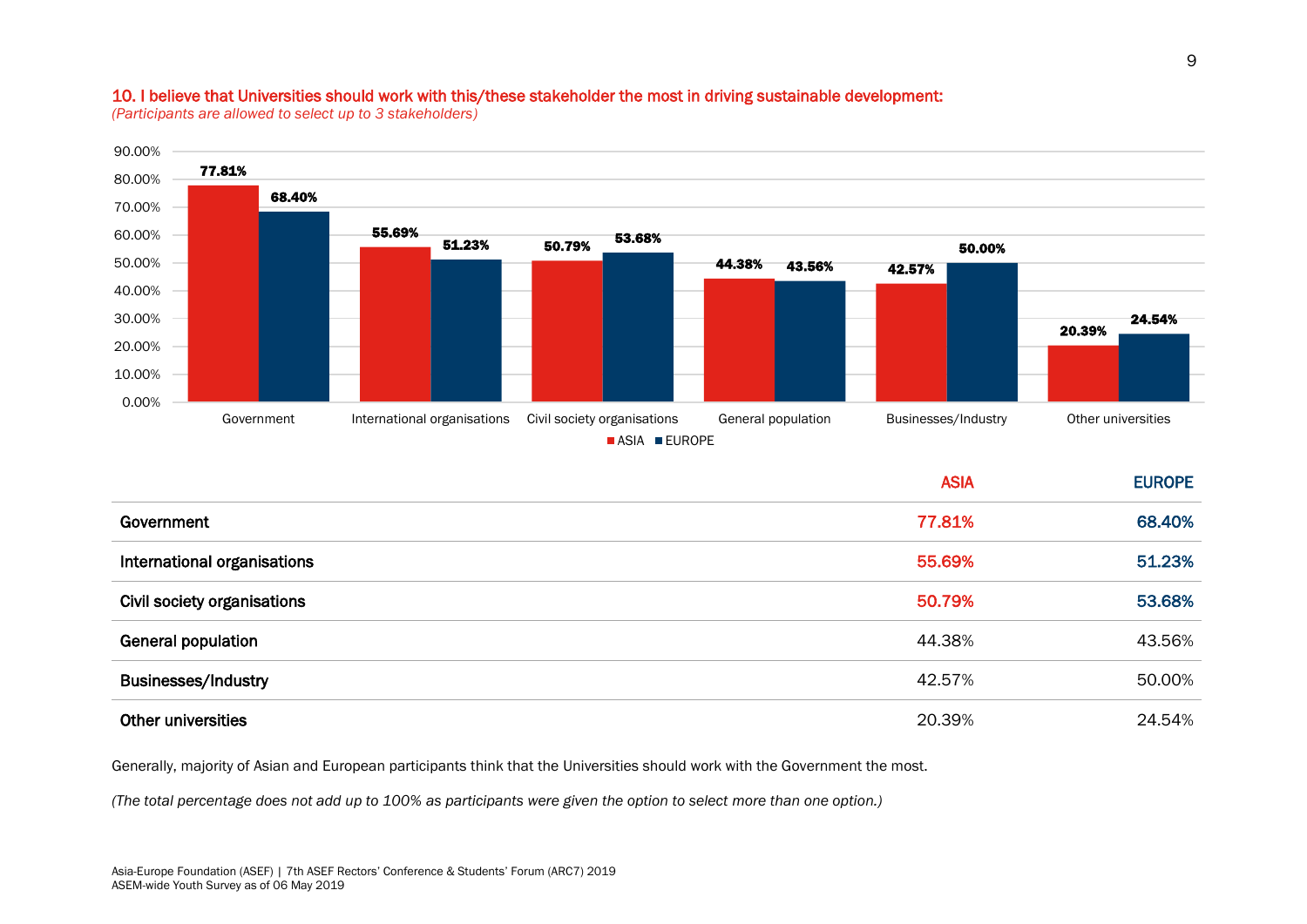## 11. Sustainable development efforts at my University are governed at:

*(Participants are allowed to select multiple options)*



**ASIA EUROPE** 

|                                           | <b>ASIA</b> | <b>EUROPE</b> |
|-------------------------------------------|-------------|---------------|
| University level                          | 56.45%      | 58.22%        |
| Individual level (professors or students) | 37.43%      | 40.75%        |
| <b>Study Programme level</b>              | 34.32%      | 25.00%        |
| <b>Faculty level</b>                      | 26.44%      | 24.66%        |
| No mechanism                              | 9.99%       | 7.88%         |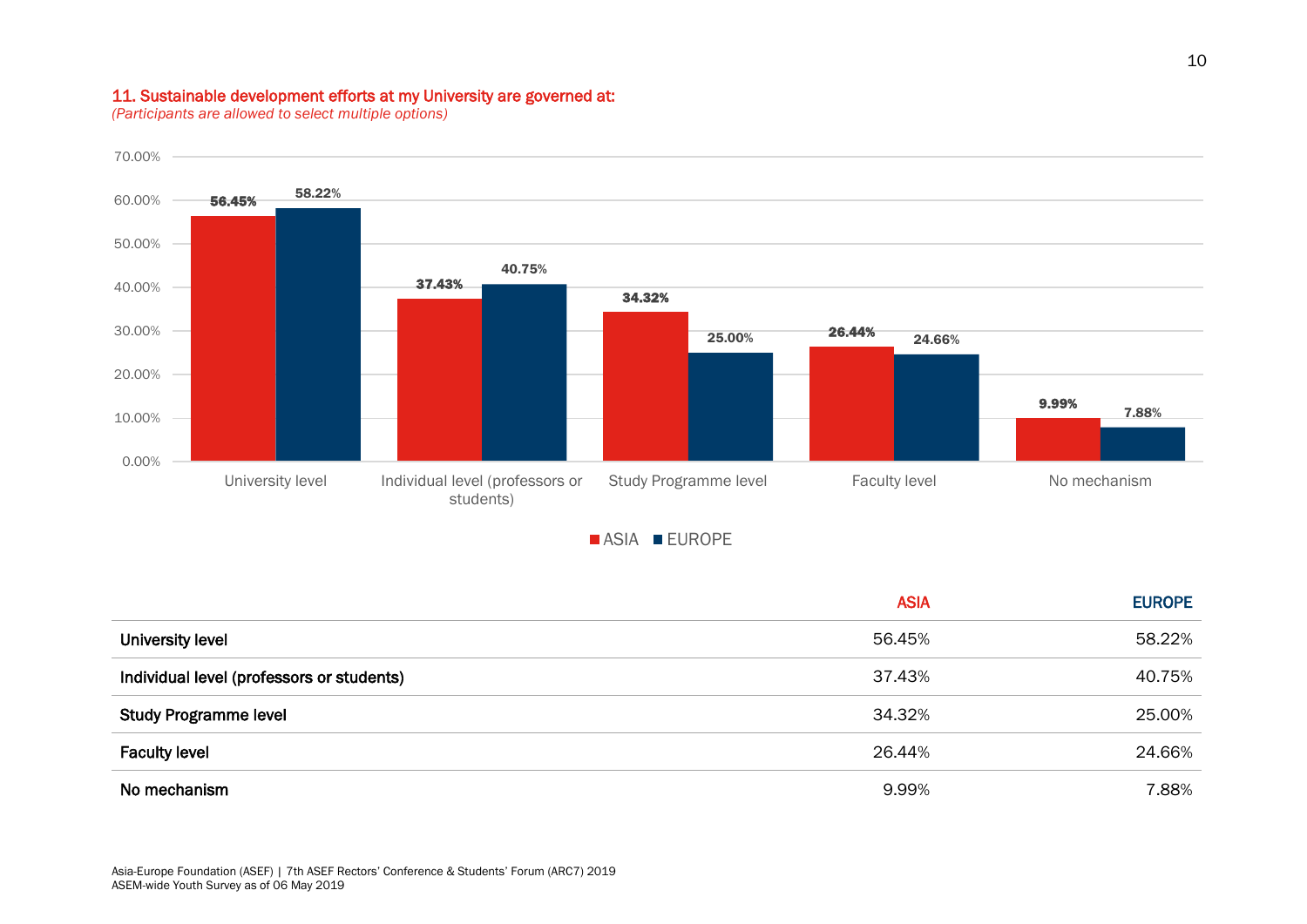## 12. Who should take the responsibility in leading sustainable development efforts in higher education in your opinion?

*(Participants ranked the following options on a scale of 1 to 6, with 1 being the most responsible while 6 being the least responsible. The score below is the mean score.)*

## Most responsible:



|                                                                           | <b>ASIA</b> | <b>EUROPE</b> |
|---------------------------------------------------------------------------|-------------|---------------|
| Leadership of the university (Rector, Vice-Chancellor, and their cabinet) | 2.60        | 2.52          |
| Founders of the university (Government, Board of Trustees)                | 3.29        | 3.29          |
| Policy makers and politicians                                             | 3.30        | 3.09          |
| Professors and researchers                                                | 3.31        | 3.15          |
| <b>Students and alumnus</b>                                               | 3.36        | 3.27          |
| Administrative staff                                                      | 5.15        | 5.12          |

Both Asian and European participants believe that the *University leaders and Politicians* should drive sustainable development efforts in Higher Education. Meanwhile, they feel that their peers, *Students and Alumnus,* should be less responsible. This could signify that youths should be empowered further to push sustainable development efforts in Higher Education. Almost unanimously, participants expressed that *Administrative staff* should be the least responsible.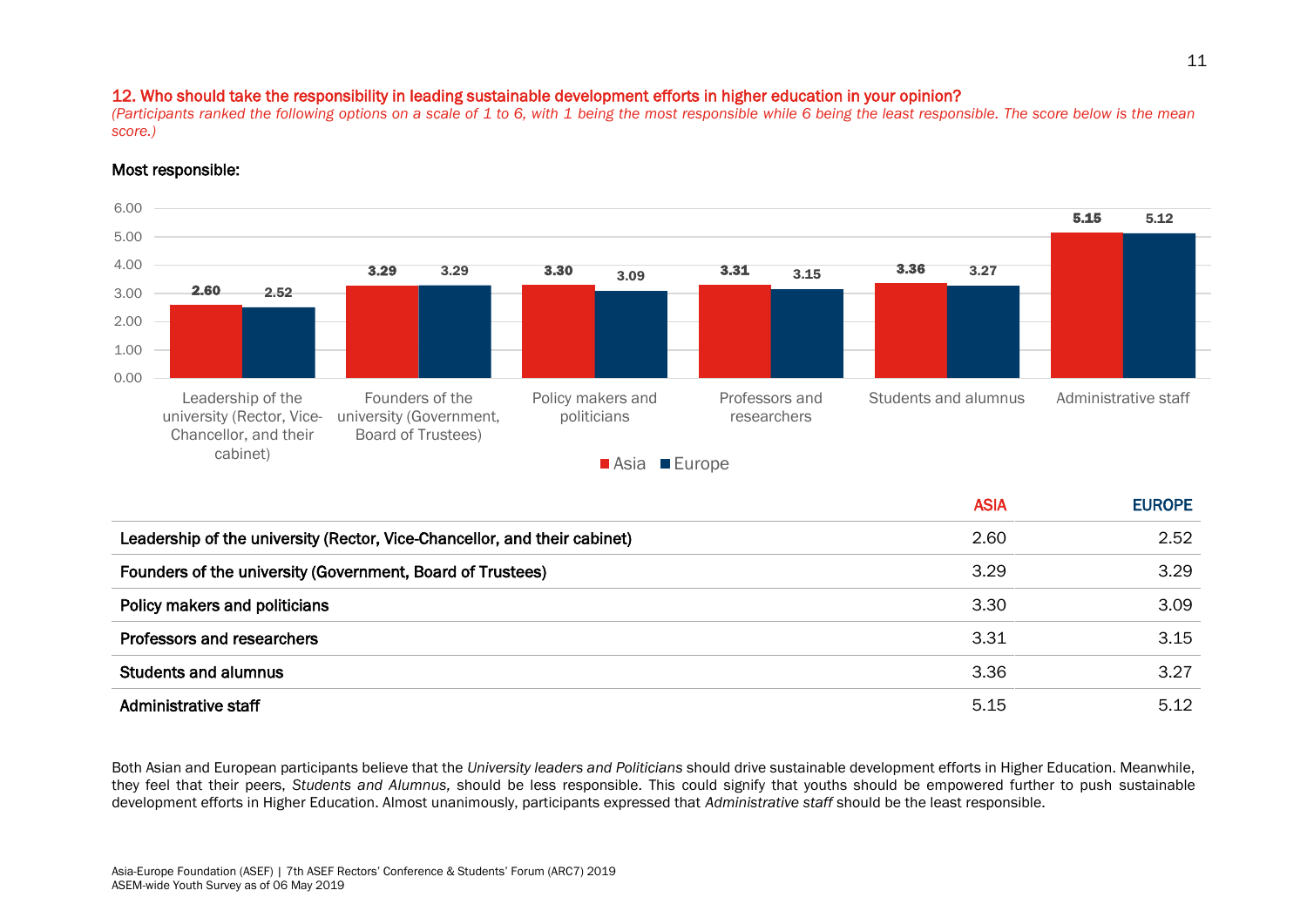## 13. Please assess current efforts to achieve SDGs at your university and at your country. Evaluate the statements below.



*"My university finds it important to work towards the achievement of the Sustainable Development Goals."*

|                          | <b>ASIA</b> | <b>EUROPE</b> |
|--------------------------|-------------|---------------|
| <b>Strongly Agree</b>    | 38.41%      | 25.30%        |
| Agree                    | 38.44%      | 42.07%        |
| <b>Neutral</b>           | 16.53%      | 20.12%        |
| <b>Disagree</b>          | 5.26%       | 9.76%         |
| <b>Strongly Disagree</b> | 1.37%       | 2.74%         |

12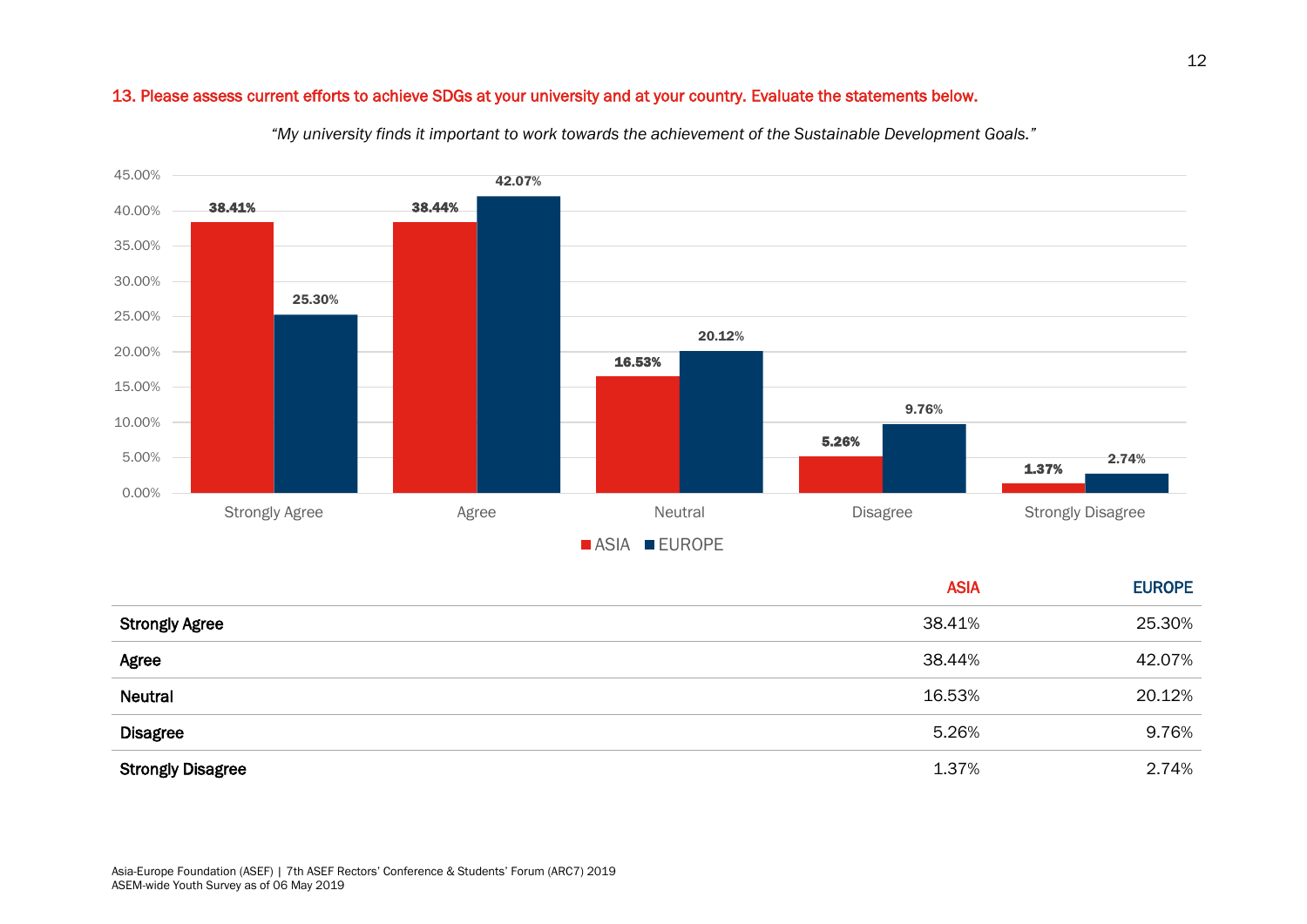

*"By 2030, sustainability will become a horizontal priority at my university in teaching, research and development as well."*

|                          | <b>ASIA</b> | <b>EUROPE</b> |
|--------------------------|-------------|---------------|
| <b>Strongly Agree</b>    | 30.38%      | 23.17%        |
| Agree                    | 42.57%      | 31.40%        |
| Neutral                  | 20.32%      | 32.62%        |
| <b>Disagree</b>          | 5.67%       | 10.67%        |
| <b>Strongly Disagree</b> | 1.05%       | 2.13%         |

*"The education policy makers in my country give great importance to policies that support the achievement of the SDGs."*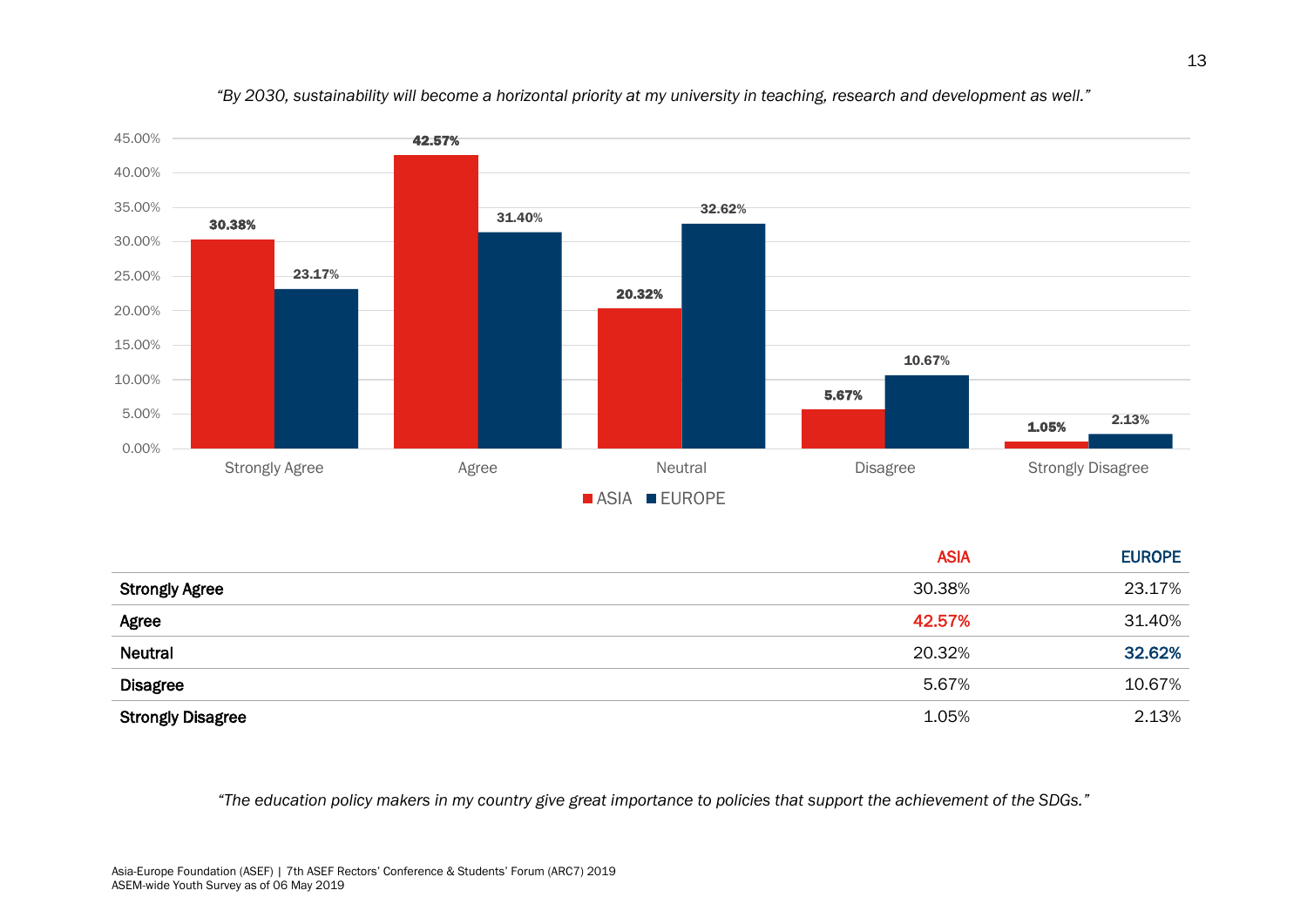

|                          | <b>ASIA</b> | <b>EUROPE</b> |
|--------------------------|-------------|---------------|
| <b>Strongly Agree</b>    | 21.74%      | 13.41%        |
| Agree                    | 34.31%      | 26.83%        |
| <b>Neutral</b>           | 26.12%      | 23.48%        |
| <b>Disagree</b>          | 14.67%      | 30.49%        |
| <b>Strongly Disagree</b> | 3.16%       | 5.79%         |

*"By 2030, my country will achieve SDG4 and ensure inclusive and equitable quality education and promote lifelong learning opportunities for all."*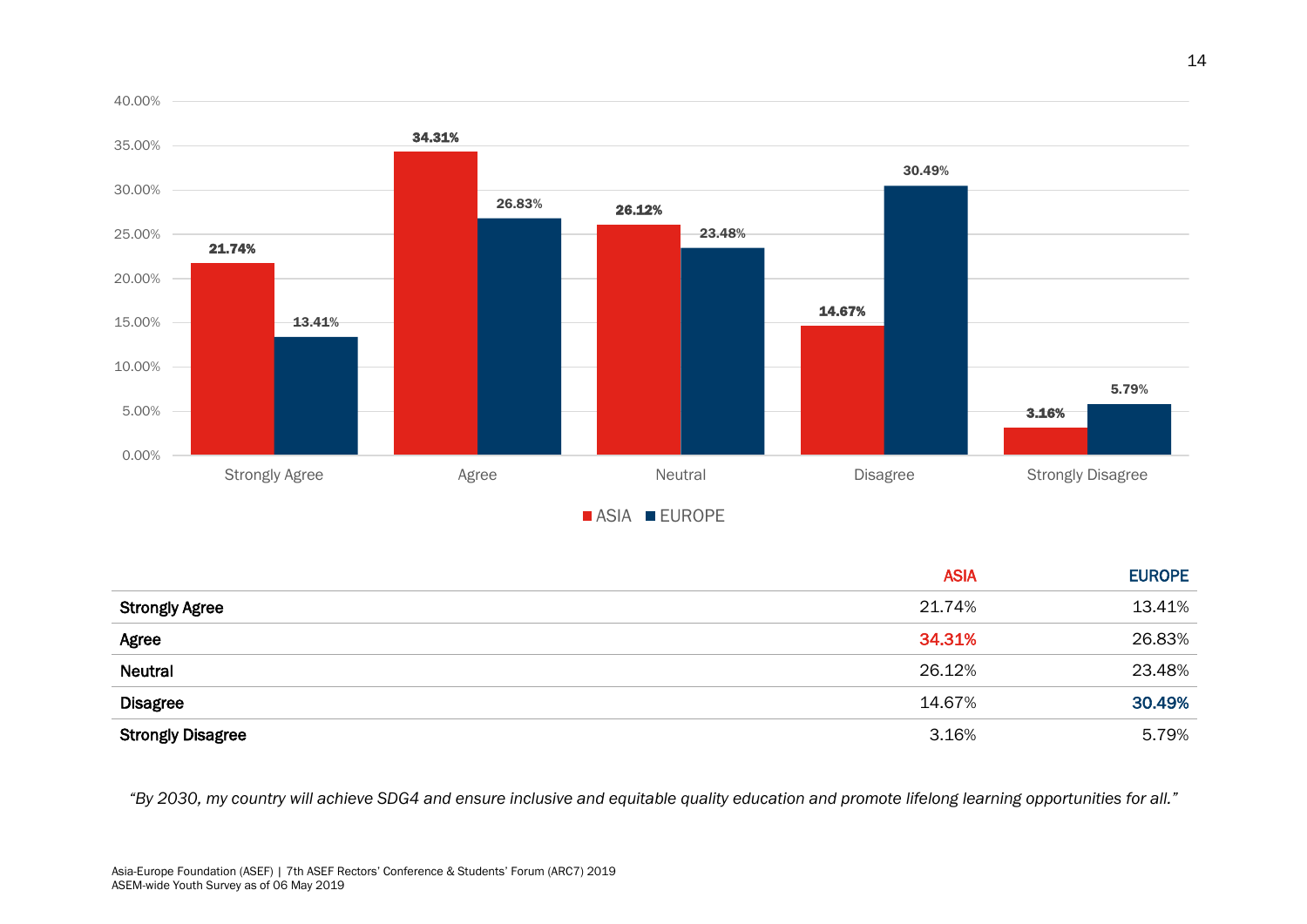

| <b>Strongly Agree</b>    | 26.51% | 14.33% |
|--------------------------|--------|--------|
| Agree                    | 35.02% | 29.88% |
| <b>Neutral</b>           | 24.46% | 29.88% |
| <b>Disagree</b>          | 11.04% | 17.07% |
| <b>Strongly Disagree</b> | 2.97%  | 8.84%  |

These statements were also analysed based on the Human Development Index of each countries. When examining the top 5 and bottom 5 countries among Asia and Europe, it was found that the less developed countries were also generally positive about the current efforts to achieve the SDGs at their universities and in their countries.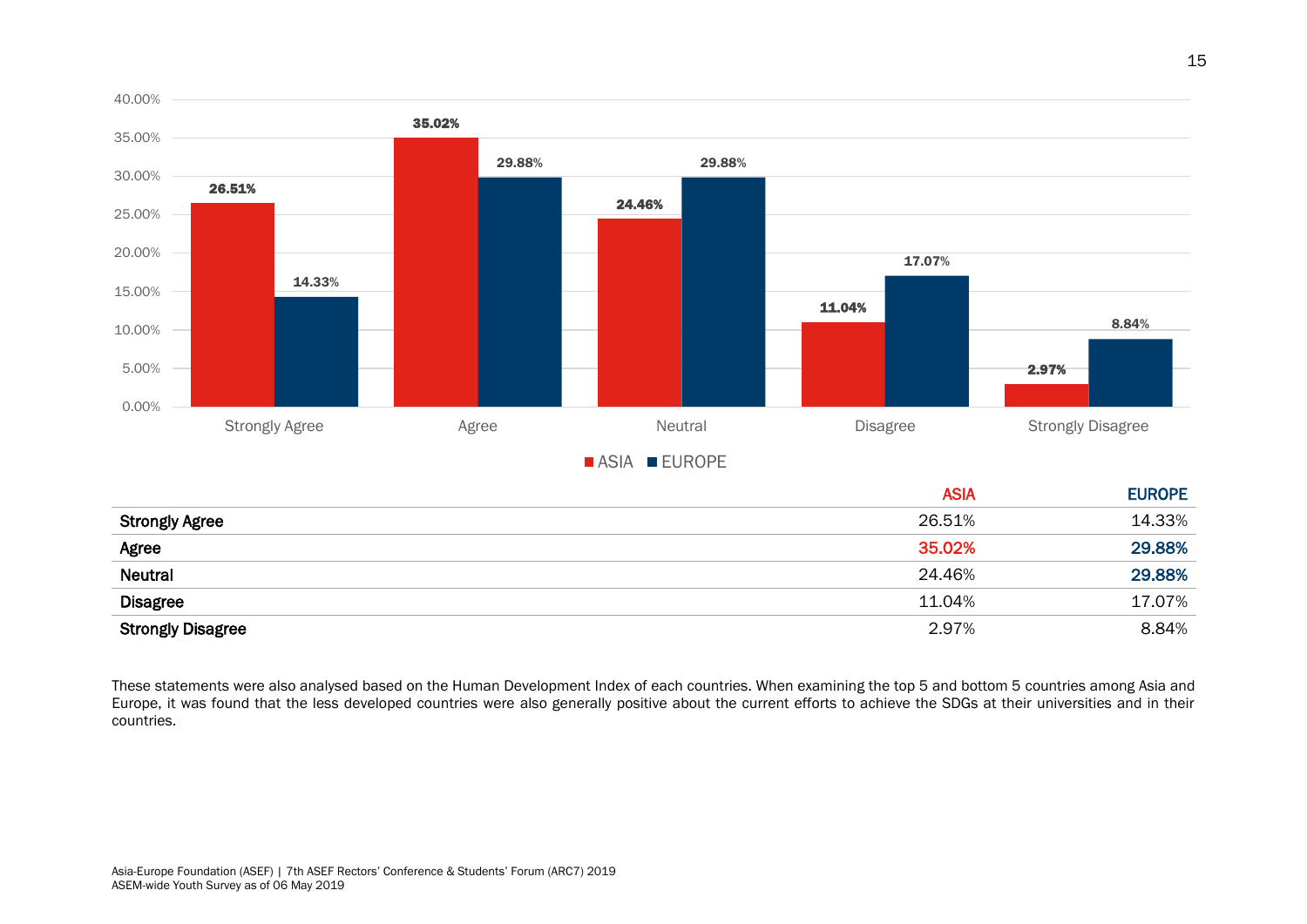## 14. Now imagine that you are the Rector of a university that is currently developing a mid-term strategic plan regarding sustainable development. What strategic priorities would you put on top of your agenda? Please only select your top 3 priorities:

*(Participants chose and ranked their top 3 priorities.)*

### Asian survey participants





|                                                                                  | <b>Priority 1</b> | <b>Priority 2</b> | <b>Priority 3</b> |
|----------------------------------------------------------------------------------|-------------------|-------------------|-------------------|
| Improving teaching and learning to educate responsible citizens                  | 35.98%            | 21.04%            | 12.50%            |
| Providing Lifelong Learning and Skill Development opportunities for all          | 21.04%            | 27.44%            | 20.12%            |
| Transfer knowledge to local communities for societal development                 | 19.21%            | 23.17%            | 22.87%            |
| Building international research and mobility partnerships to create<br>synergies | 12.50%            | 18.90%            | 30.79%            |
| (Conducting research to support industry and business development)               | 11.28%            | 9.45%             | 13.41%            |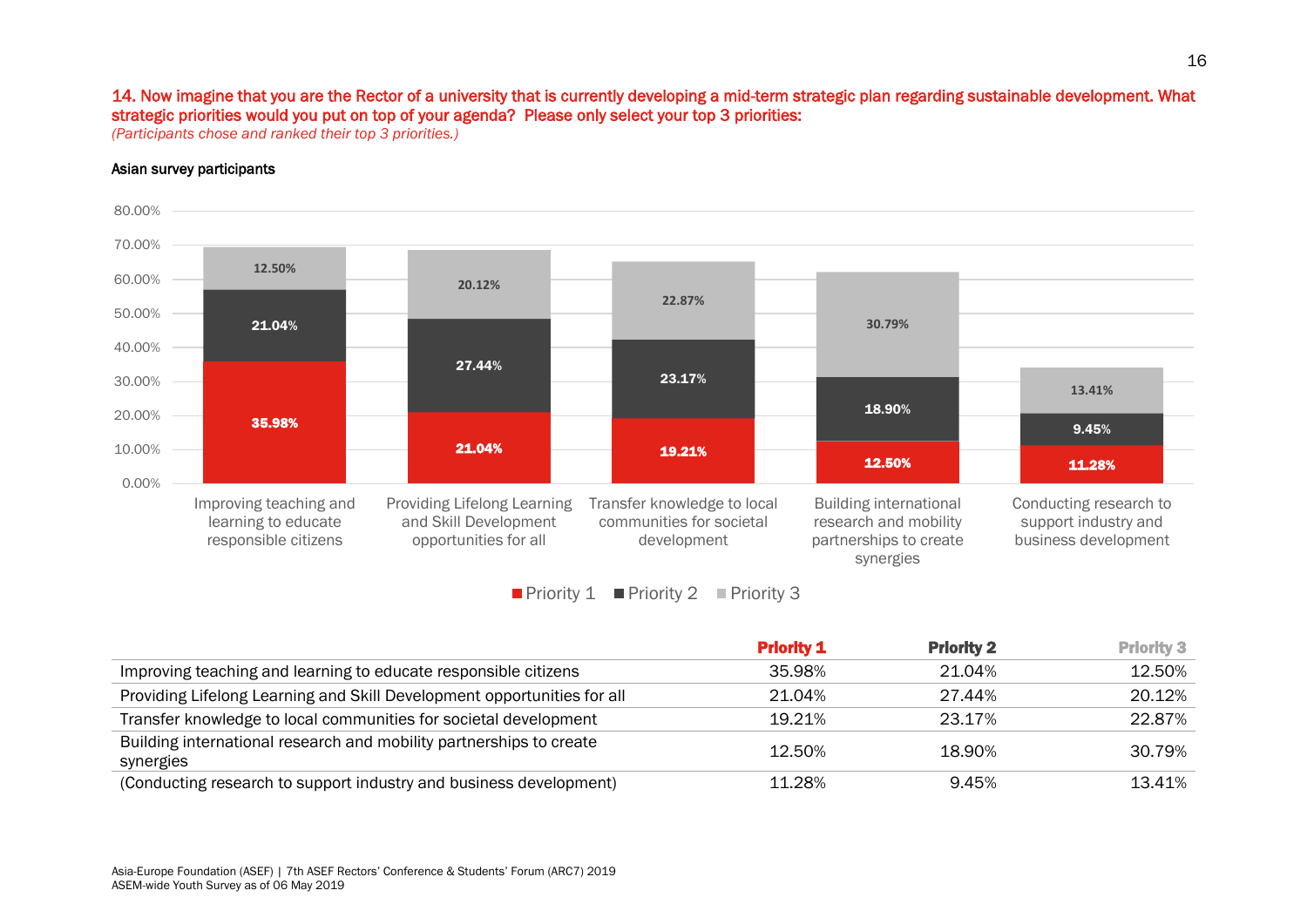#### European survey participants



Priority 1 Priority 2 Priority 3

|                                                                                  | <b>Priority 1</b> | <b>Priority 2</b> | <b>Priority 3</b> |
|----------------------------------------------------------------------------------|-------------------|-------------------|-------------------|
| Improving teaching and learning to educate responsible citizens                  | 27.63%            | 24.63%            | 15.40%            |
| Providing Lifelong Learning and Skill Development opportunities for all          | 23.57%            | 23.49%            | 20.15%            |
| Transfer knowledge to local communities for societal development                 | 23.49%            | 23.34%            | 20.71%            |
| Building international research and mobility partnerships to create<br>synergies | 9.88%             | 15.26%            | 29.24%            |
| Conducting research to support industry and business development                 | 14.92%            | 12.89%            | 13.98%            |

Despite the geographical and socio-economic differences, participants of both Asia and Europe have similar order of priorities on average. It also seems that more European participants prioritised *Improving teaching and learning to educate responsible citizens* much more than Asian participants.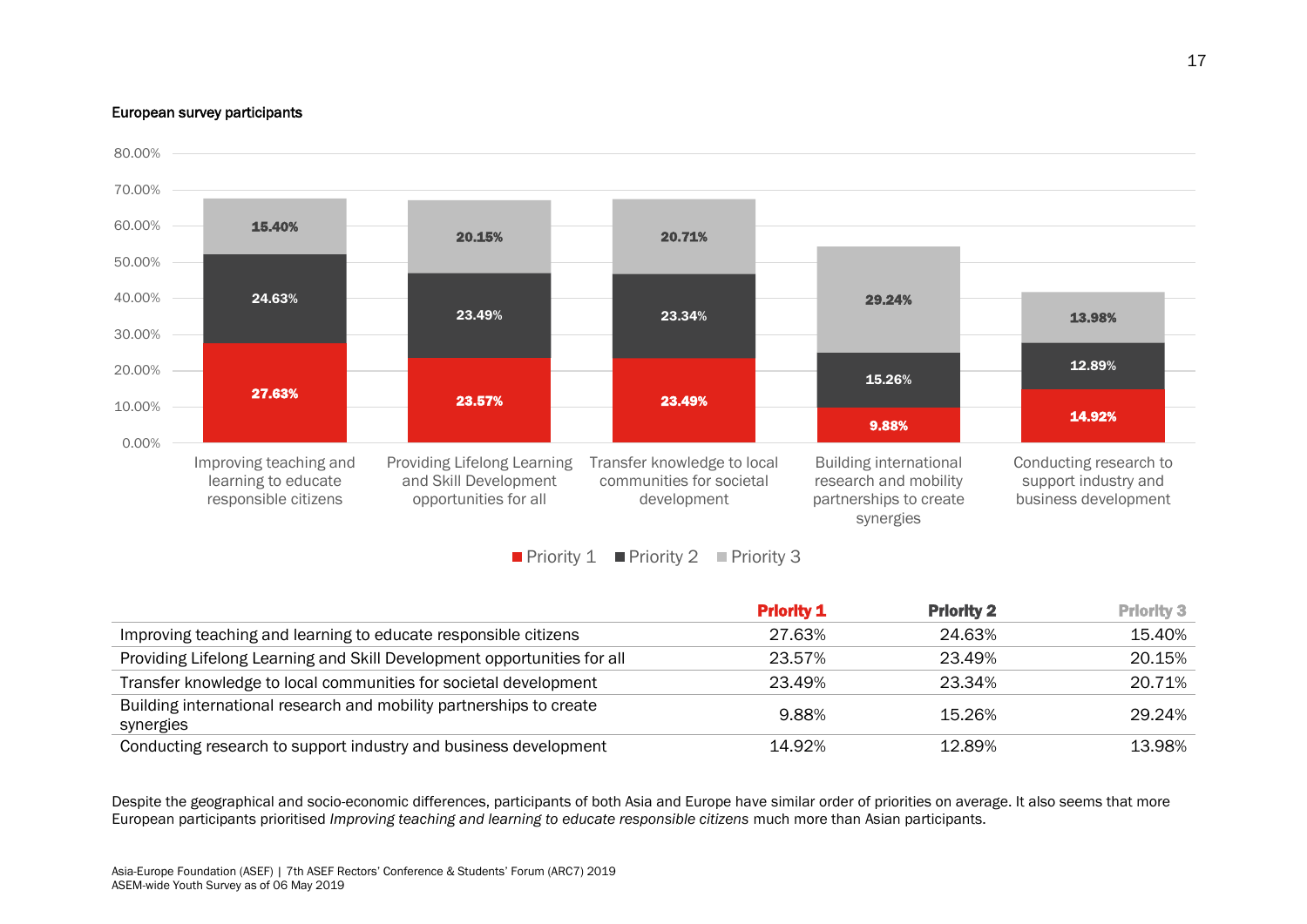## 15. This is your chance to shape the ARC7 agenda. Imagine that you could advise the Education Minister of your country on developing one single policy. What advice would you give your Minister? Your input may be selected to be presented and debated on stage at ARC7.

The survey participants have provided a diverse range of answers. Generally, there are some recurring themes and topics; insightful and outstanding comments are also highlighted here.

There were also some common trends that unite certain groups of people. By comparing developing and developed countries across Asia and Europe, we can better understand the prevalent issues faced by each group. Among the ASEM countries of Asia and Europe, we examined the inputs from the five countries with the highest human development and the five countries with the lowest human development within Asia and Europe.

Below, we highlight the common recommendations by the different groups.

## The five countries of Asia and Europe with the highest human development would advise their Education Minister on developing policies:

- » To equip people with relevant skills to advance the sustainable development agenda
	- *Improving Information Technology (IT) infrastructure and incorporating it into Education*
	- **•** *Train more people in vocational skills, which are more relevant to sustainable development*

## The five countries of Asia and Europe with the lowest human development would advise their Education Minister on developing policies:

- » To improve quality of education
	- *Modernising and digitisation of curriculum*
	- *Updating of pedagogies*
- » To strengthen governmental support for research
	- *Increase research grants and improve infrastructure to enable citizens*
	- *Enhancing mechanisms for monitoring and evaluation*

## All the 20 countries of Asia and Europe would advise their Education Minister on developing policies:

- » which are more inclusive
	- *Improve accessibility to education, especially of less-privileged groups.*
	- *Give more consideration on the gender equality and mental health when forming policies.*
- <span id="page-18-0"></span>» To generating more awareness about sustainable development
	- *Through partnering with other Universities, Businesses and other relevant Stakeholders to advance the SDG agenda*
	- *Foster an environment for knowledge sharing*
	- Sustainable Development as a mandatory subject for every student from High School to University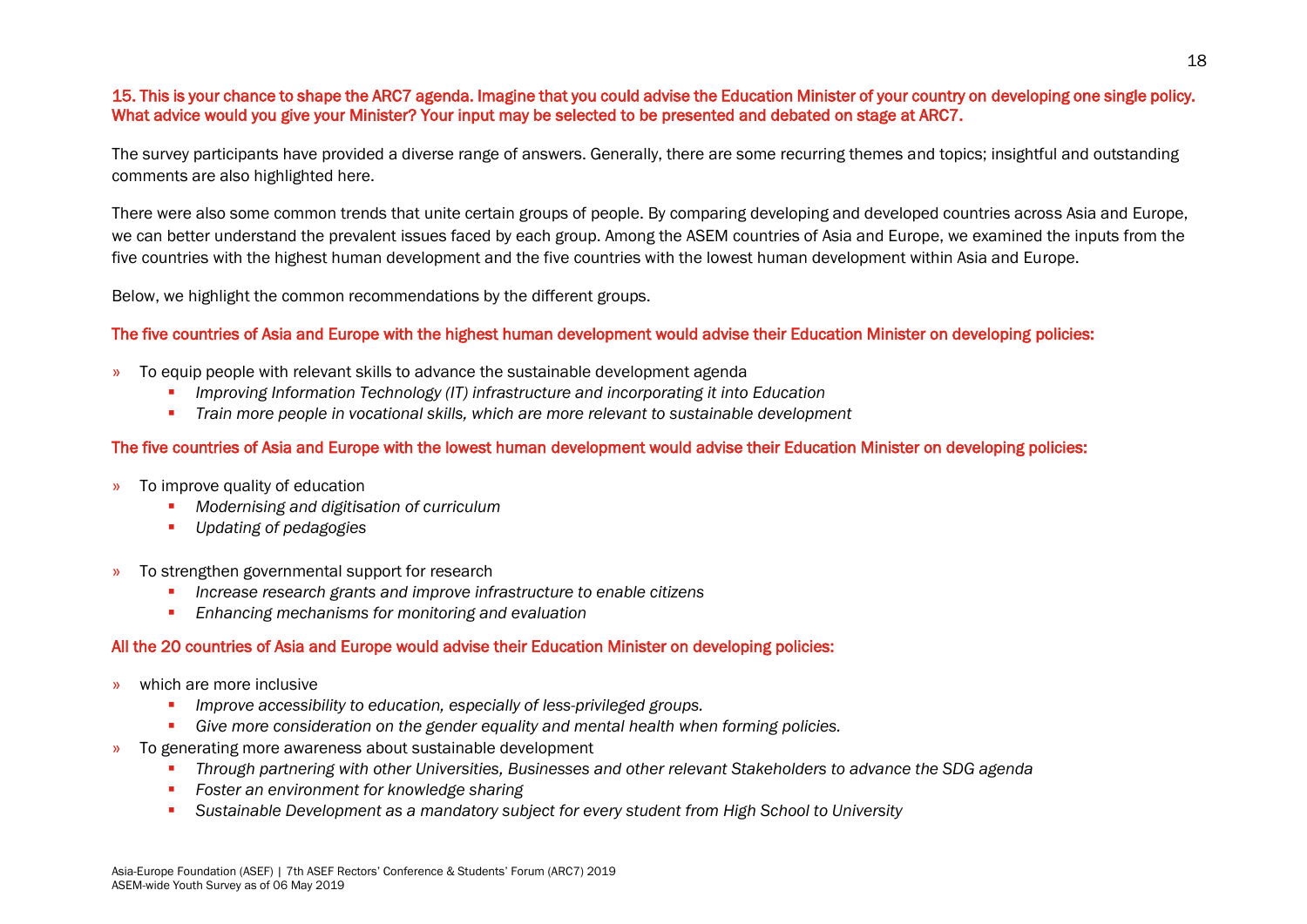#### ORGANISERS OF THE ARC7

#### Co-organised By



#### The Asia-Europe Foundation (ASEF)

ASEF is an intergovernmental not-for-profit organisation located in Singapore. Founded in 1997, it is the only institution of the Asia-Europe Meeting (ASEM). ASEF promotes understanding, strengthens relationships and facilitates cooperation among the people, institutions and organisations of Asia and Europe. ASEF enhances dialogue, enables exchanges and encourages collaboration across the thematic areas of culture, education, governance, sustainable development, economy and public health.

The work of ASEF's Education Department (ASEFEdu) focuses on the themes access to quality education and youth employment, and, hence, contributes with its projects to the achievement of the UN 2030 Agenda and the 17 Sustainable Development Goals (SDGs), especially to Goal4: "ensuring inclusive and equitable quality education and promoting lifelong learning opportunities for all."

For more information, please visit the [www.ASEF.org](http://www.asef.org/).

## National University of Political<br>Studies and Public Administration

#### The National University of Political Studies and Public Administration (SNSPA)

The National University of Political Studies and Public Administration (SNSPA), established in 1991 as a school of governance, is a landmark in the Romanian academic setting. SNSPA promotes academic excellence in Political Sciences, Sociology, Administrative Studies, International Relations, Diplomacy, European Studies, Communication Sciences, Psychology, Management. SNSPA teachers are experts in their fields; they incorporate current and global perspectives into the curriculum and promote innovative and original thinking.

Currently, the university is home to more than 6,000 students enrolled across 9 departments. Thousands of graduates from their academic programs have successfully entered careers in academia, government, industry and nonprofits. SNSPA is a member of several international university alliances (European Association of Institutions in Higher Education, Romanian-U.S. Fulbright Commission, International Association of Universities, European University Association, European Association for Public Administration Accreditation) and collaborates with public institutions and business organizations across a wide range of different fields.

For more information, please visit [www.SNSPA.ro/en](http://www.snspa.ro/en).



#### Ministry of National Education (Romania)

The mission of the Ministry of Education is to provide an educational environment to ensure the harmonious development of all its beneficiaries by promoting excellence and ensuring equal access to education.

For more information, please visit [http://edu.ro](http://edu.ro/)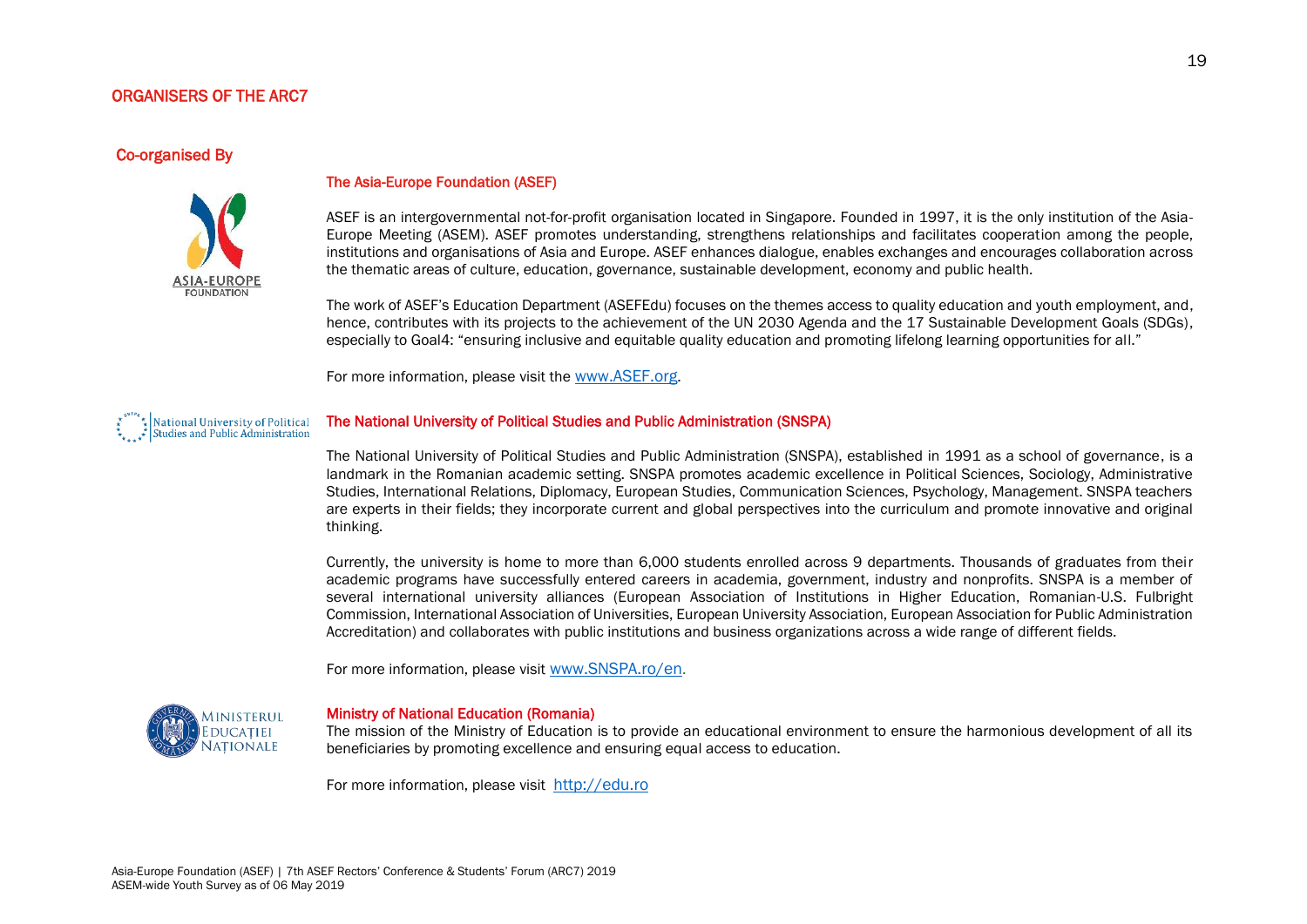## In Partnership With



UNIVERSITY ASSOCIATION

## ASEAN University Network (AUN)

<http://www.aunsec.org/>

Founded in November 1995, the ASEAN University Networks' (AUN) main objective is to strengthen the existing network of cooperation among leading universities in the ASEAN (Association of Southeast Asian Nations) region.

## European University Association (EUA)

#### <http://www.eua.be/>

The European University Association (EUA) is the representative organisation of universities and national rectors' conferences in 47 European countries. It was formed in 2001 as the result of a merger between the Association of European Universities (CRE) and the Confederation of European Union Rectors' Conferences. EUA supports and takes forward the interests of individual institutions and the higher education sector as a whole.



#### International Association of Universities (IAU)

#### <http://www.iau-aiu.net/>

Created in 1950 under the auspices of UNESCO, the International Association Universities (IAU) brings together more than 650 institutions and organisations worldwide for exchange and action on common concerns in the area of higher education.



### European Students' Union (ESU)

#### <http://www.esu-online.org/>

The European Students' Union (ESU) is the umbrella organisation of 44 National Unions of Students from 38 countries. The aim of ESU is to represent and promote the educational, social, economic and cultural interests of students at the European level towards all relevant bodies and in particular the European Union, Bologna Follow Up Group, Council of Europe and UNESCO. Through its members, ESU represents over 15 million students in Europe.



## Erasmus Student Network (ESN)

## <http://esn.org/>

Established in 1989, Erasmus Student Network (ESN) is the biggest student association in Europe. ESN works for the creation of a more mobile and flexible education environment by supporting and developing the student exchange from different levels and providing an intercultural experience also to those students who cannot access a period abroad ("internationalisation at home").



### Erasmus Mundus Association (EMA)

#### <https://www.em-a.eu/>

The Erasmus Mundus Students and Alumni Association (EMA) is a not-for-profit organisation representing a community of more than 12,000 members, students and alumni of Erasmus Mundus Master and PhD courses, from over 170 countries. EMA's headquarter is in Brussels, Belgium but the organisation is fully managed by volunteers all around the world.



#### National Rectors Council Romania

#### <http://www.cnr-romania.ro/>

The National Council of Rectors is a consultative body including all the Rectors of the accredited higher education institutions in Romania.